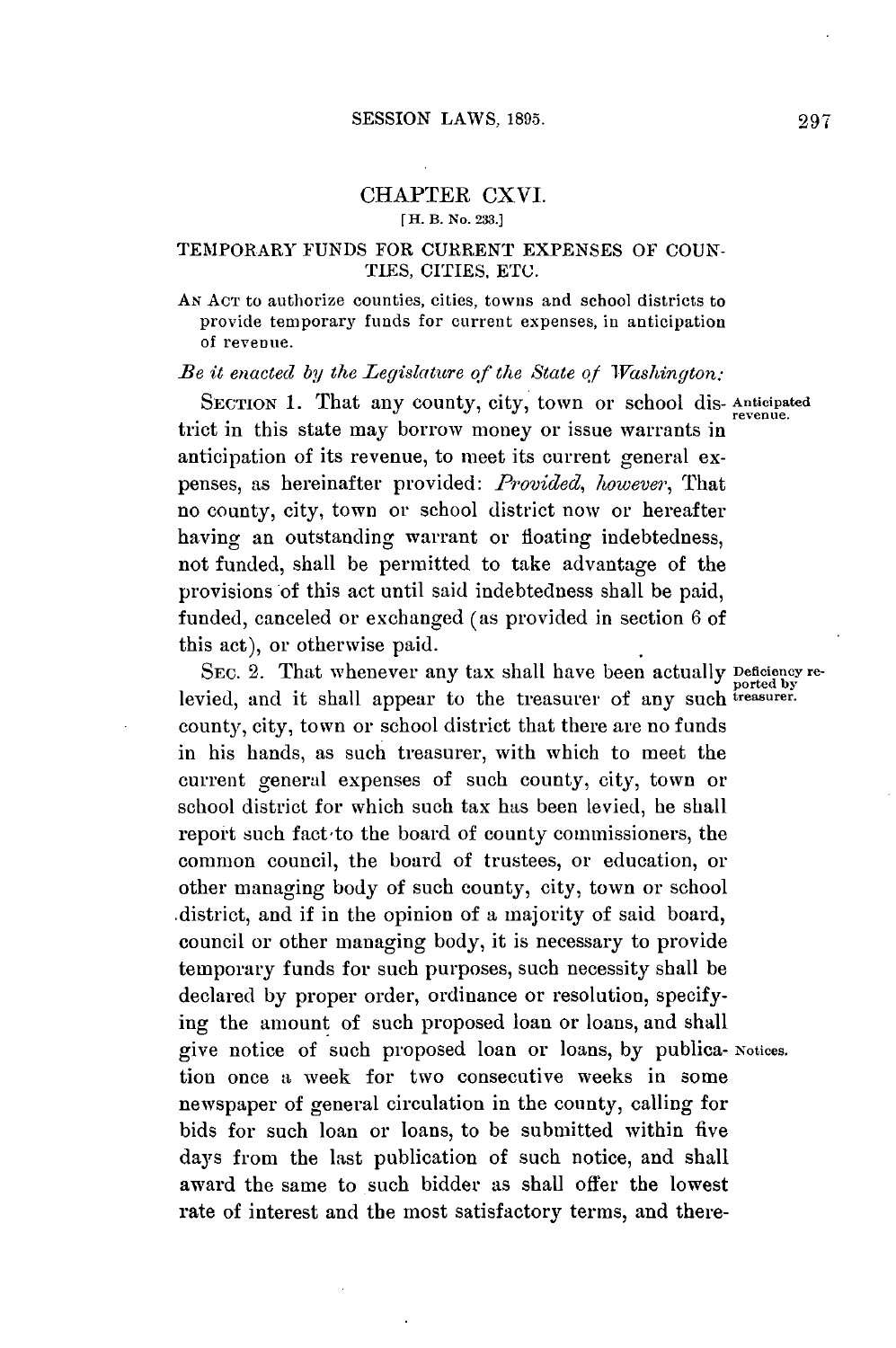upon the treasurer shall be authorized, and it shall be his duty to proceed to make such loan or loans in the manner and according to the terms of such order, ordinance or resolution and award: *Provided, however,* That the notes or warrants authorized to be issued under the provisions of this act shall not be discounted or disposed of for less than the par value thereof.

**Temporary** SEC. 3. Whenever such temporary loan or loans shall loans, how be made. **made.** be made, as provided in the foregoing section, and the total indebtedness of such' county, city, town or school district, including such proposed loan or loans, shall not exceed any constitutional or statutory limitation of indebtedness, a note or notes shall be issued and signed, as provided in this section, such note or notes to be in denominations of not less than one hundred dollars and not more than one thousand dollars, and shall draw interest at not to exceed eight per centum per annum, and shall be payable within a period not to exceed one year: *Provided, however,* That if any such note or notes shall not be paid at maturity the same may be renewed for such further period, or periods, as shall be necessary. **All** notes issued under the provisions of this section shall be substantially in the following form:

## TEMPORARY **LOAN.**

(Insert name of municipality), State of Washington. \$ (insert amount.) Loan No. (insert No.)

(Insert name of place), Washington, (insert date).

For value received (insert time of payment) after date, the treasurer of the (insert name of county, city, town or school district) will pay out of any delinquent or anticipated revenues from all sources, when collected, to the order of (insert name of payee) the sum of (insert amount) dollars, lawful money of the United States, with interest from date at the rate of (insert rate) per centum per annum. Countersignature:

**........ . .............. ,** (Signature and title of officer.) (Title of countersigning officer.) Attest: **.............................** 

(Seal, if any.) (Attestation and title of attesting officer.) Limitation ex- SEC. 4. Whenever the indebtedness of any such county, city, town or school district shall have reached the limi-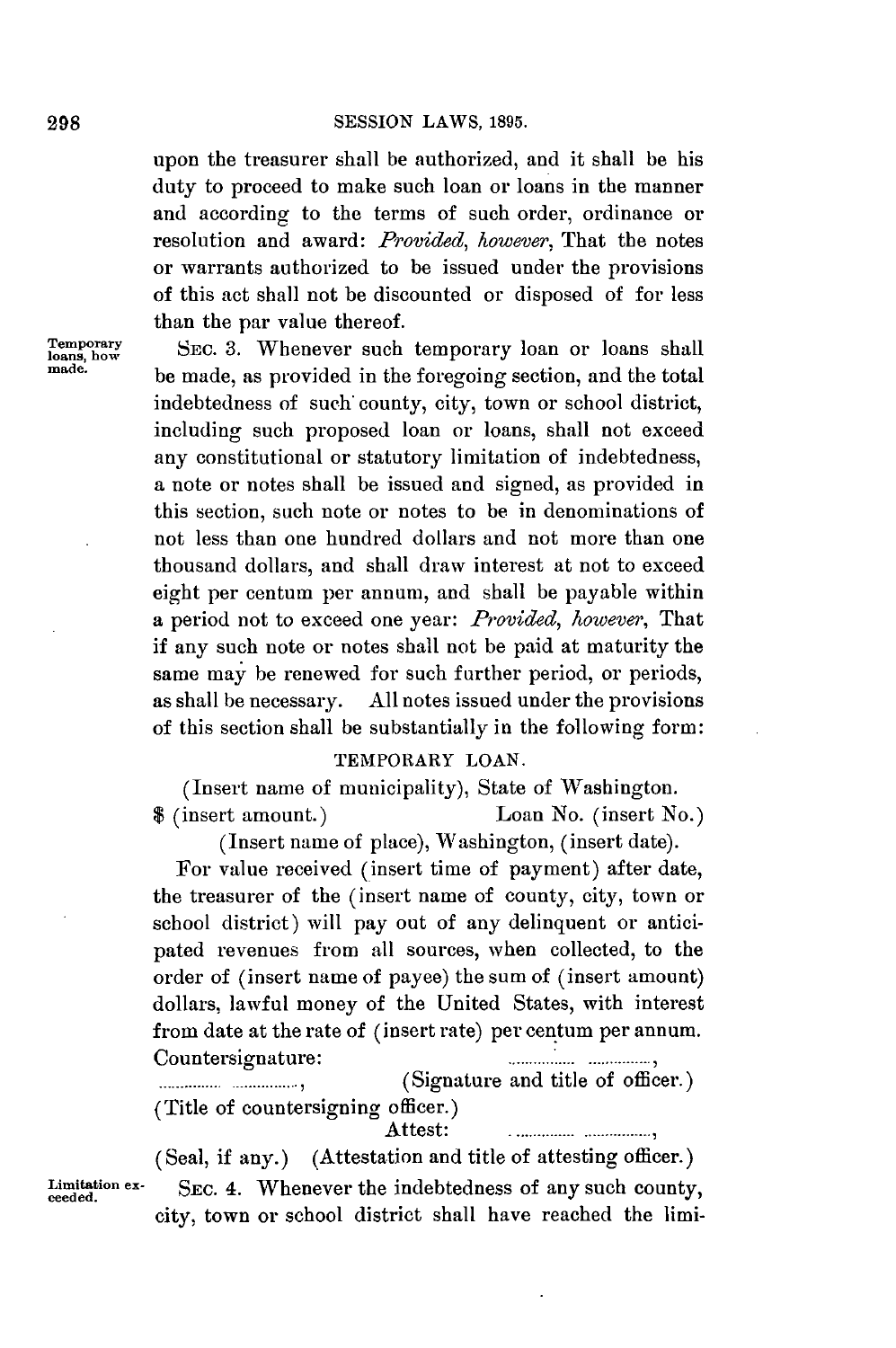tation or limitations prescribed **by** the constitution or general laws of this state, note, or notes issued for the purpose of this act shall be in denominations of not less than one hundred dollars and not more than one thousand dollars, and shall draw interest at not to exceed eight per centum per annum, and shall be payable within a period not to exceed one year, and shall be substantially in the following form:

## TEMPORARY **LOAN.**

(Insert name of municipality), State of Washington. \$ (insert amount.) Loan No. (insert No.)

(Insert name of place), Washington, (insert date).

For value received (insert time of payment) after date, the treasurer of the (insert-name of county, city, town or school district) will pay out of any delinquent or anticipated revenues of said (insert name of county, city, town or school district) for the year (insert year of levy), when collected, to the order of (insert name of payee) the sum of (insert amount) dollars, lawful money of the United States, with interest from date at the rate of (insert rate) per centum per annum.

This note shall not be construed to be a debt or obligation of the (insert name of county, city, town or school district). It is secured **by** an assignment of sufficient of the revenues of said (insert name of county, city, town or school district) to be received under and **by** virtue of the tax levy for the year (insert year of levy), and payment hereof is restricted to such revenues, and the treasurer is authorized and directed to set aside and reserve such revenues, when collected, or so much thereof as shall be necessary for the payment hereof at maturity. This note is issued under and is within all the limitations prescribed **by** and is payable in the manner specified in an act entitled (insert title of this act), approved (insert date of approval of this act).

Countersignature:

**Figure 2.1.** *(Signature and title of officer.)* (Title of countersigning officer.)

Attest: **...................................** 

(Seal, if any.) (Attestation and title of attesting officer.)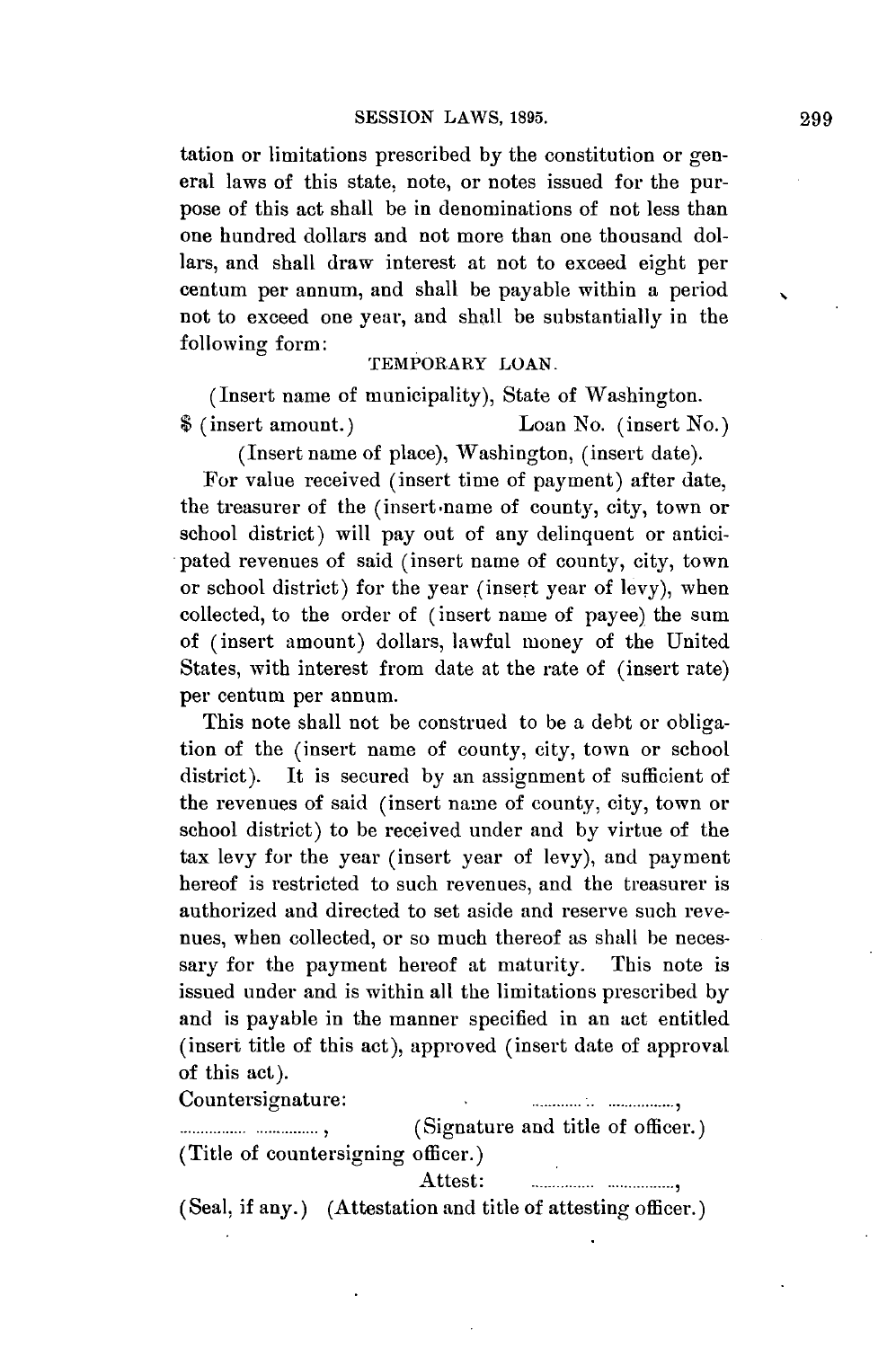**Renewals.** *Provided, however,* That if any such note or notes shall not be paid at maturity, the same may be renewed for such period or periods as shall be necessary: *Provided farther,* That in no case when the total amount of taxes paid in on any levy, together with all outstanding loans, or warrants issued against said levy, shall be equal to seventy-five per centum of said levy, shall it be lawful to make any additional loan or loans, but in such case warrants may be issued as hereinafter provided: *And provided also,* That it shall not be lawful to make any temporary loan or loans, nor to issue any warrants against said levy during any one month when the total amount of outstanding loans and warrants made and issued against said levy during said month (exclusive of warrants issued for interest payments and outstanding loans maturing during said month) shall be equal to one-eighth of the total amount of such levy.

Warrants to **SEC. 5.** Whenever any such county, city, town or school contain, what. district shall have reached its limit of indebtedness as specified in the preceding section, and shall desire to issue warrants, such warrants shall be in manner and form as now required **by** law, except that each shall contain a clause declaring that the same is not a debt or obligation of such county, city, town or school district, and distinctly limiting the payment thereof, and the payment of interest accruing thereon, to the revenues to be derived from the levy then actually made, and against which the same is drawn; and in case any such warrant shall be presented for payment and there shall be no funds on hand with which to pay the same, it shall be indorsed, "Presented for payment and not paid for want of funds," together with the date of presentation, and shall thereafter draw interest at the legal rate, but such indorsement shall in no case operate to make such warrant a debt or obligation of said county, city, town or school district, or in any manner extend the payment thereof to any revenue or revenues than that or those against which the same was originally drawn.

**Treasurer an-** SEc. **6.** That when any warrants shall have been issued, **thorized to borrow,when.** as now provided **by** law, or as provided in this act, and shall be outstanding and not called for payment, and the board, council or other managing body of any county,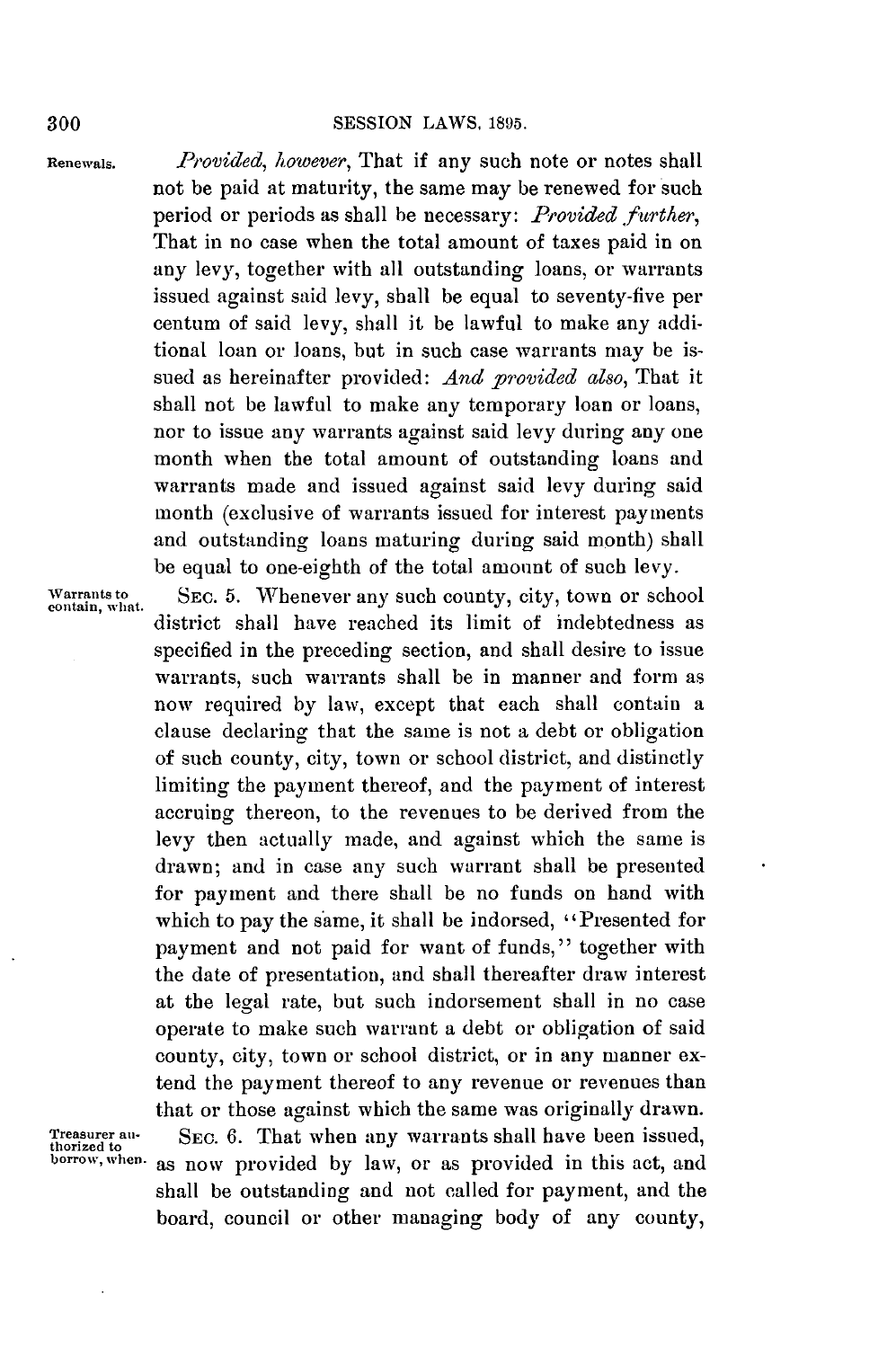*city,* town or school district shall deem it necessary or advisable to cancel or exchange the same, and there shall be no funds on hand with which to effect such cancellation, then, in such case, said board, council or other managing body shall, **by** a majority vote, duly authorize the treasurer to make a temporary loan or loans in the manner hereinbefore provided with which to take up and cancel such warrants, or may cause to be issued, in the manner hereinbefore provided, note or notes in exchange therefor; but in all cases, before any such note or notes shall be *Published no*issued, said treasurer shall publish a notice calling for the warrants it is proposed to so cancel or exchange, said notice to be so published once a week for two consecutive weeks in some newspaper of general circulation in the county; and interest on such warrants shall cease ten days after the date of the last publication of such notice (if said warrants are not sooner presented); and when warrants aggregating an amount not less than five hundred dollars shall be so presented a note or notes may **be** issued in exchange therefor, or with which to obtain funds to cancel the same.

**SEC. 7.** That in all cases where any temporary loan or **Reserve fund.** loans shall have been made and any note or notes shall have been issued as provided in this act, it shall be the duty of the treasurer of such county, city, town or school district, to set aside and reserve out of all revenues, when collected, an amount sufficient to meet the payment of such note or notes at maturity, and said revenues so set aside and reserved shall not be diverted to any other purpose so long as such loan or loans shall remain outstanding and unpaid: *Provided*, That when any temporary loan or loans shall have been made, as provided in section four of this act, and any note or notes shall have been issued as therein provided, or when any warrant shall have been issued as provided in section five of this act, then, and in such case, such treasurer shall set aside, and reserve when collected, for the payment of such note or notes, or warrants, only such revenues as shall be derived from the levy against which said note or notes, or warrant, is drawn, and such revenues shall not be diverted to any other purpose so long as such note or notes, or warrants, shall remain outstanding and unpaid: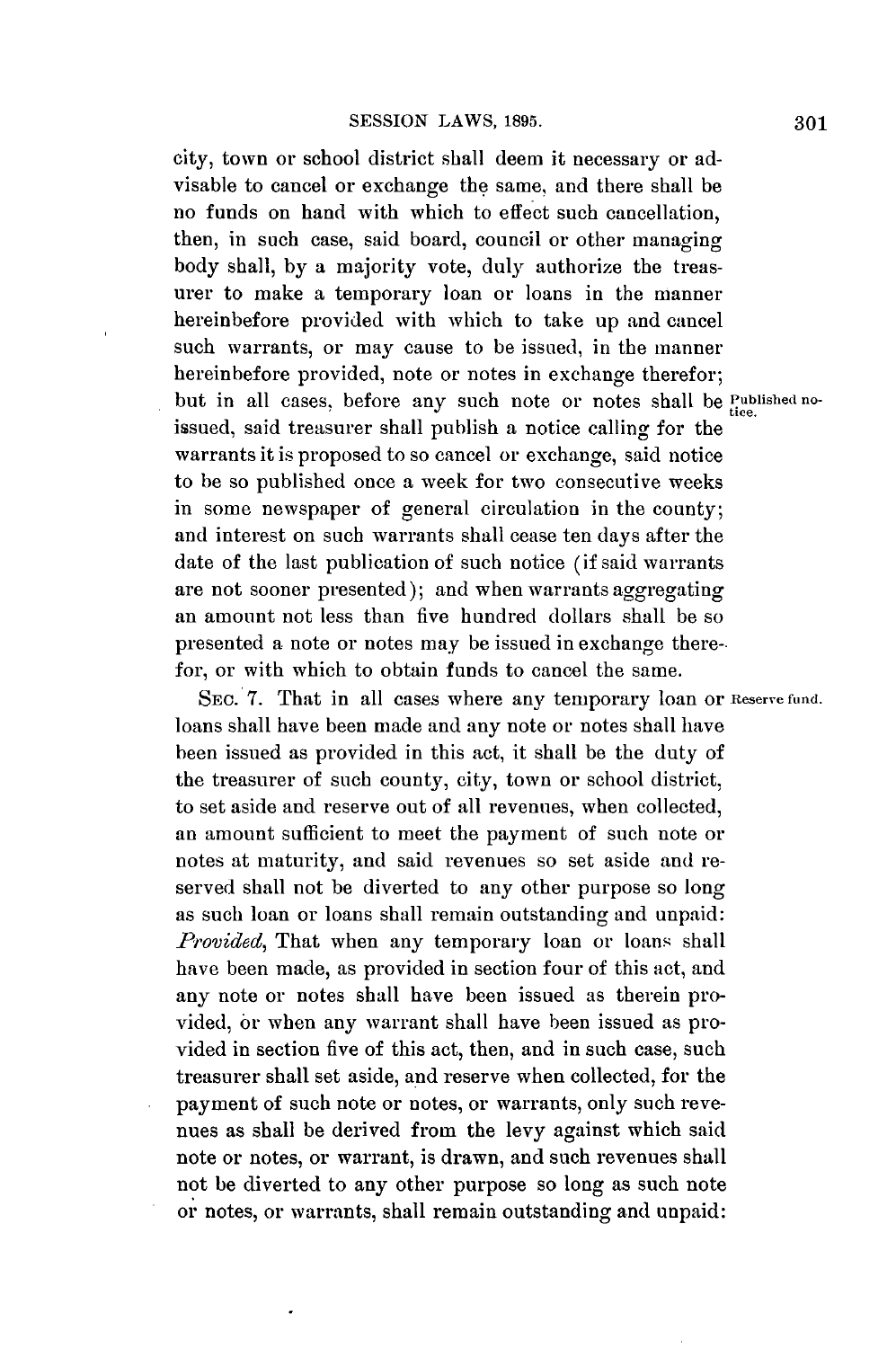Warrants, Provided, That when any such treasurer may have five hundred dollars on hand applicable to the payment of any such warrants, he shall publish a call for such warrants in the manner prescribed in section six of this act, and shall redeem the same in the order of their issuance: *Provided, however,* That no such warrants shall be paid while any note or notes issued against said levy under the provisions of section four of this act remains outstanding and unpaid, unless there shall be funds on hand with which to pay such note or notes at maturity.

**Notes, signed** SEc. **8. All** notes issued under the provisions of this act **by whom.** shall be signed **by** the following officers before the same shall be delivered to the purchaser: When issued **by** a county, the chairman of the board of county commissioners, countersigned **by** the county treasurer and attested **by** the county auditor, who shall affix thereto his official seal; when issued **by** a city or town, **by** its mayor, countersigned **by** its treasurer (and comptroller, if any), and attested **by** its clerk, who shall affix thereto its corporate seal; when issued **by** a school district, **by** the chairman of its board of education or directors, countersigned **by** the county treasurer and attested **by** the clerk of said district, who shall affix thereto his official seal, if he have any.

Notes to be **SEC. 9.** The treasurer of such county, city, town or school district shall keep separate registers of all notes and of all warrants issued under the provisions of this act. The register of notes shall at least contain the number of each note, date when issued, to whom issued, where payable, rate of interest, when payable, whether issued generally against such revenue or specially against a specific tax levy, date when paid or renewed, to whom paid or renewed, and shall be kept substantially according to the following form:

REGISTER OF **NOTES.**

| ⊷<br>ర<br>æ<br>=<br>-<br>Φ<br>Ω. | -<br>m | SS <sub>I</sub><br>ó<br>a<br>-<br>₩<br>Φ<br>ാ<br>с | इ<br>ಕ<br>ă<br>¢<br>2<br>⋍<br>c<br>œ | Ŝ<br>Ξ<br>నె<br>Ф<br>۳,<br>۰<br>8<br>-<br>− | Έ<br>ь<br>ō<br>٩ę.<br>Е<br>ø<br>ىخ<br>-<br>ω | ×<br>-<br>58<br>Ġ<br>Ò.<br>œ<br>e<br>Ê<br>-<br>U.<br>ಜ<br>ទី<br>÷<br>⋴ | -<br>m<br>Ξ<br>g<br>ሟ<br>Ř<br>ത<br>c<br>œ<br>≕<br>w<br>2<br>÷<br>⊶ | ÷<br>្មុ<br>ខី<br>∽<br>Φ<br>c<br>$\overline{\phantom{a}}$<br>о<br>ъ<br>ø<br>٥.<br>٠.<br>Ω. | g<br>F<br>⌒<br>ರ<br> | ē<br>9<br>ο<br>О<br>۵<br>≈<br>$\blacksquare$<br>o<br>◠ | m<br>ä<br>m<br>÷<br>Φ<br>c<br>n<br>Ф<br>e<br>പ |
|----------------------------------|--------|----------------------------------------------------|--------------------------------------|---------------------------------------------|----------------------------------------------|------------------------------------------------------------------------|--------------------------------------------------------------------|--------------------------------------------------------------------------------------------|----------------------|--------------------------------------------------------|------------------------------------------------|
|----------------------------------|--------|----------------------------------------------------|--------------------------------------|---------------------------------------------|----------------------------------------------|------------------------------------------------------------------------|--------------------------------------------------------------------|--------------------------------------------------------------------------------------------|----------------------|--------------------------------------------------------|------------------------------------------------|

Such register of warrants shall at least contain the number of such warrant, date when issued, to whom issued,